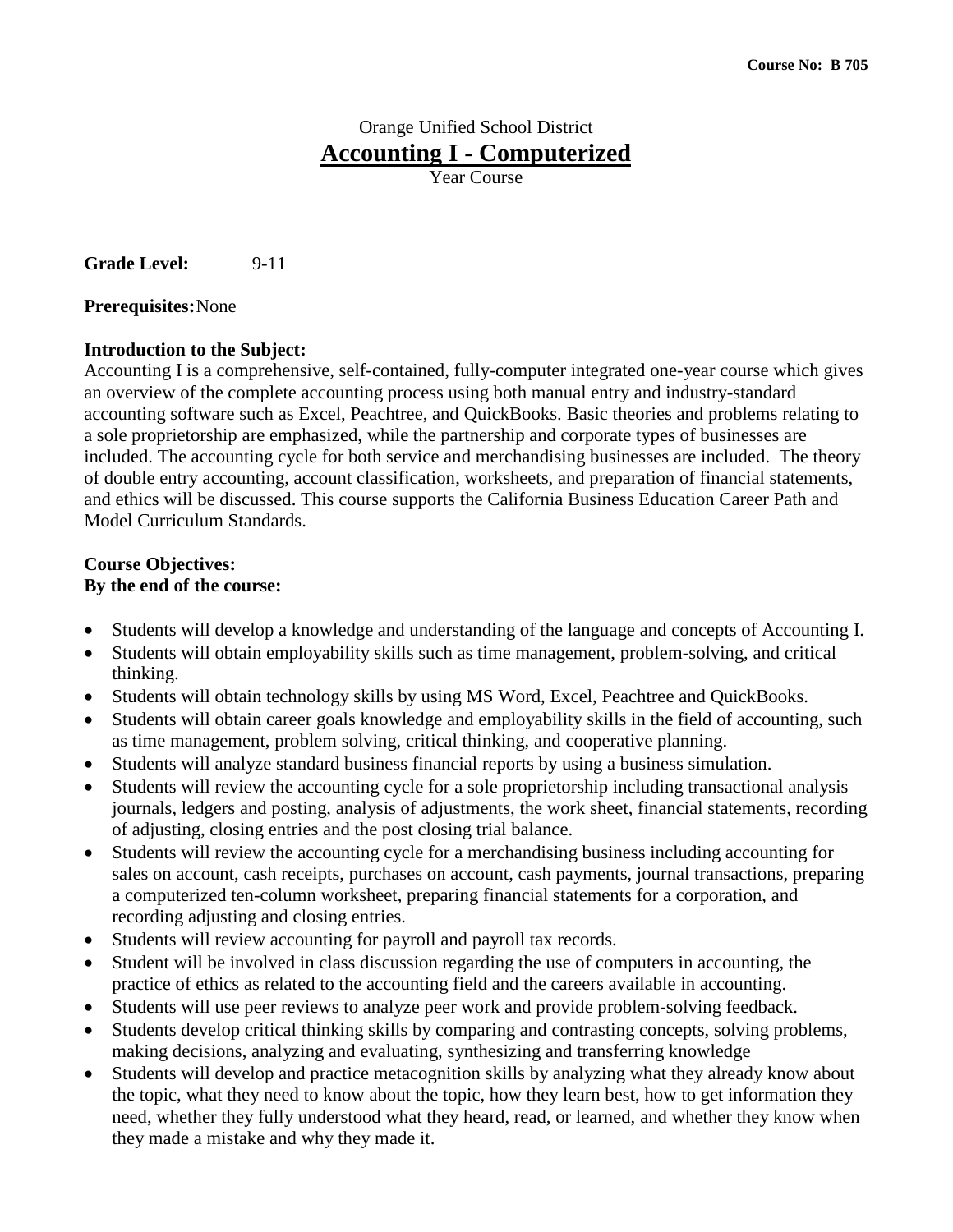#### **Recommended text(s):**

- Guerrieri, Donald J.; Haber, F. Barry; Hoyt William B.; Turner, Robert E., *Glencoe Accounting, Real World Applications, 1st year course*, McGraw Hill/Glencoe, California, 2007.
- QuickBooks lessons from QuickBooks.
- Peachtree lessons from Peachtree.

#### **Supplemental Text/Materials:**

- QuickBooks financial document preparation lessons from textbook and QuickBooks.
- Peachtree financial document preparation lessons from textbook and Peachtree.
- Excel financial document preparation lessons.
- Lemonade Tycoon video game
- Monopoly
- Documentaries from PBS and Frontline

#### **Course Overview and Approximate Time Allotments**

#### **First Semester Weeks**

- I. Introduction to Accounting 2
	- A. Students learn how personal skills, values, and lifestyle goals affect career decisions.
	- B. They identify career opportunities in the accounting field, describe the types of businesses and organizations that hire accountants, and compare for-profit businesses and non-profit businesses.
	- C. Students learn the difference between the sole proprietorship, partnership and corporations, and the purpose of accounting and generally accepted accounting principles (GAAP).

#### II. The accounting equation 3

- A. Business transactions and the accounting equation
	- 1. Students learn how to analyze and prepare financial records and transactions for a business.
	- 2. Students learn the accounting equation and learn how to create and maintain spreadsheets using Microsoft Excel.
- B. Transactions that affect assets, liabilities, and owner's capital
	- 1. Students prepare a chart of accounts and learn about the purpose of double entry accounting
	- 2. Learn how to identify the normal balance of accounts.
	- 3. Learn how to use T-accounts
	- 4. Calculate the account balances after recording business transactions.
- C. Transactions that affect revenue, expenses, and withdrawals
	- 1. Student learn the difference between temporary and permanent accounts
	- 2. Learn how to apply the rules of debit and credit for revenue, expense, and withdrawal accounts
	- 3. Test a series of transactions for equality of debits and credits.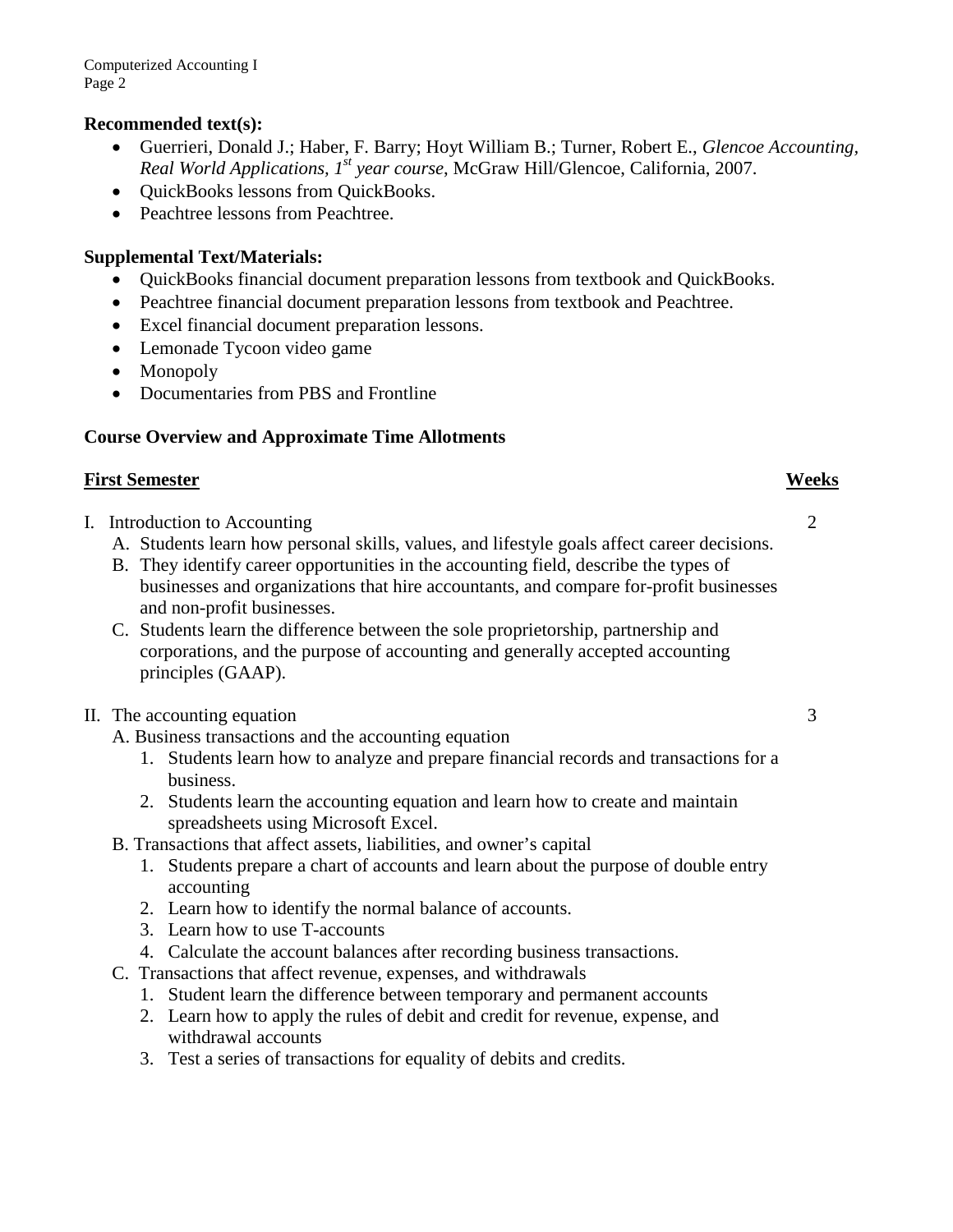Page 3

- III. The basic accounting cycle 10
	- A. Recording transactions to the general journal
		- 1. Students learn to collect and verify source documents, analyze business transactions, and record business transactions in a journal.
		- 2. Students learn the different types of accounting periods.
	- B. Posting journal entries to general ledger accounts
		- 1. Students learn how to set up a four-column general ledger and learn about the posting process.
		- 2. Students learn how to prepare a trial balance.
		- 3. Students use Peachtree software to solve accounting problems.
	- C. The six-column worksheet
		- 1. Students learn the purpose of the six-column worksheet
		- 2. Describe the parts of the worksheet
		- 3. Calculate net income and net loss
	- D. Financial statements for a sole proprietorship
		- 1. Students learn the purpose of the income statement, balance sheet, and statement of cash flows and how to prepare these documents.
		- 2. Students also learn about ratio analysis and how to compute ratios.
	- E. Completing the accounting cycle for a sole proprietorship
		- 1. Students learn why it is necessary to update accounts through closing entries, how to prepare the Income Summary account, analyze journalize, and post closing entries, and prepare a post-trial balance
		- 2. Students start using QuickBooks
	- F. Cash control and banking activities
		- 1. Students learn the internal controls used to protect cash
		- 2. Forms needed to open and use a checking account
		- 3. Check writing and bank deposit preparation
		- 4. Bank statement reconciliation
		- 5. Journalizing and posting bank service charges

# IV. Accounting for a payroll system 2

- A. Payroll accounting
	- 1. Students learn different methods to compute gross pay, employee paid withholdings and net pay.
	- 2. Students learn to prepare payroll registers and prepare an employee's earnings record.
- B. Payroll liabilities and tax records
	- 1. Students learn to record payroll transactions in the general journal.
	- 2. Learn about payroll taxes.
	- 3. Compute and complete payroll tax expense forms
	- 4. Record the payment of tax liabilities in the general journal
	- 5. Complete payroll tax reports

# **Second semester Weeks**

- V. The Accounting cycle for a merchandizing corporation 9
	- A. Accounting for sales and cash receipts
		- 1. Students will learn the difference between a service business and a merchandizing business.
		- 2. They will analyze transactions relating to the sale of merchandise and learn the difference between a retailer and wholesaler.
		- 3. Students will record a variety of sales and cash receipt transactions in a general journal.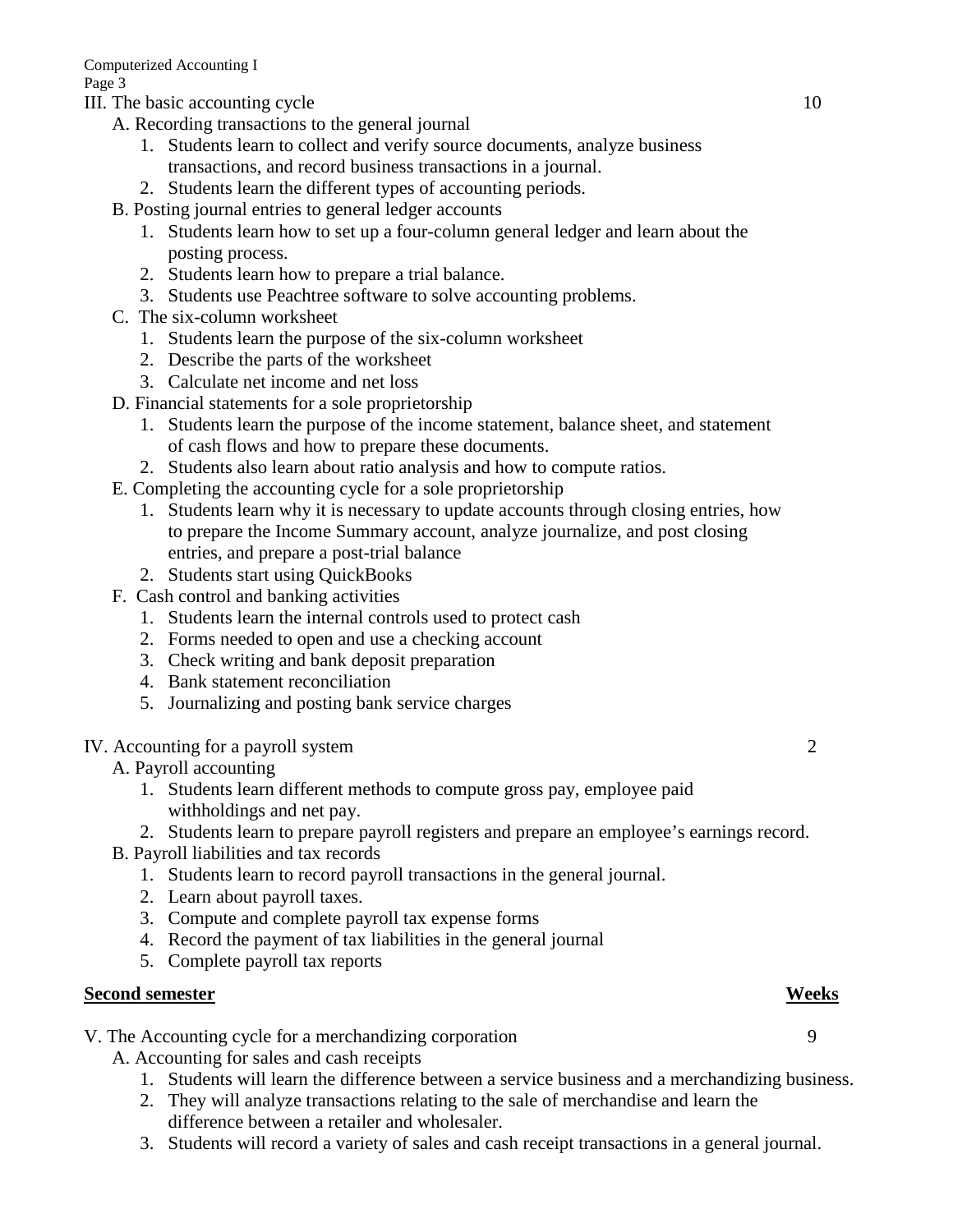- B. Accounting for Purchases and Cash Payments
	- 1. Students will process a purchase on account
	- 2. Identify controls over cash
	- 3. Identify the accounts used in the purchasing process.
	- 4. Analyze transactions relating to the purchase of merchandise
	- 5. Record a variety of purchases and cash payment transactions
	- 6. Post to the accounts payable subsidiary ledger
- C. Special journals: sales and cash receipts
	- 1. Students will identify the special journals and demonstrate how they are used in a merchandizing business
	- 2. Record transactions in sales and cash receipts journals
	- 3. Post for them sale and cash receipts journals to customer accounts in the accounts receivable subsidiary ledger
	- 4. Foot, prove, total, and rule the sales and cash receipts journals
	- 5. Post column totals from the sales and cash receipts journals to the general ledger account
	- 6. Prepare a schedule of accounts receivable
- D. Special journals: purchases and cash payments
	- 1. Students will record transactions in the cash payments journal
	- 2. Record payroll transactions in the cash payment journal
	- 3. Post from the purchases and cash payments journals to the general ledger and the accounts payable subsidiary ledger
	- 4. Total, prove, and rule the purchases and cash payments journals
	- 5. Prepare a schedule for accounts payable
	- 6. Prove cash
- E. Adjustments and the 10-column worksheet
	- 1. Students will generate the parts of a 10-column worksheet
	- 2. Generate trial balances and end-of-period adjustments
	- 3. Determine which general ledger accounts to adjust, calculate the adjustments
	- 4. Prepare a 10-column worksheet
	- 5. Journalize the adjustments
- F. Financial statements for a corporation
	- 1. Students will learn how to record ownership of a corporation
	- 2. Relationship between the worksheet and the financial statements for a merchandising corporation
	- 3. Prepare an income statement, statement of retained earnings, and balance sheet
	- 4. Describe the statement of cash flows for a merchandizing corporation and analyze the financial data contained on the statements
- G. Completing the accounting cycle for a merchandizing corporation
	- 1. Students will journalize entries for a merchandizing corporation
	- 2. Post closing entries to the general ledger accounts
	- 3. Prepare a post-closing trial balance
- H. Accounting for publicly held corporations
	- 1. Students will learn the characteristics of the corporate form of business organization
	- 2. Prepare journal entries to record the issue of stock to investors
	- 3. Prepare journal entries to record the distribution of earnings to owners
	- 4. Prepare financial statements for publicly held corporations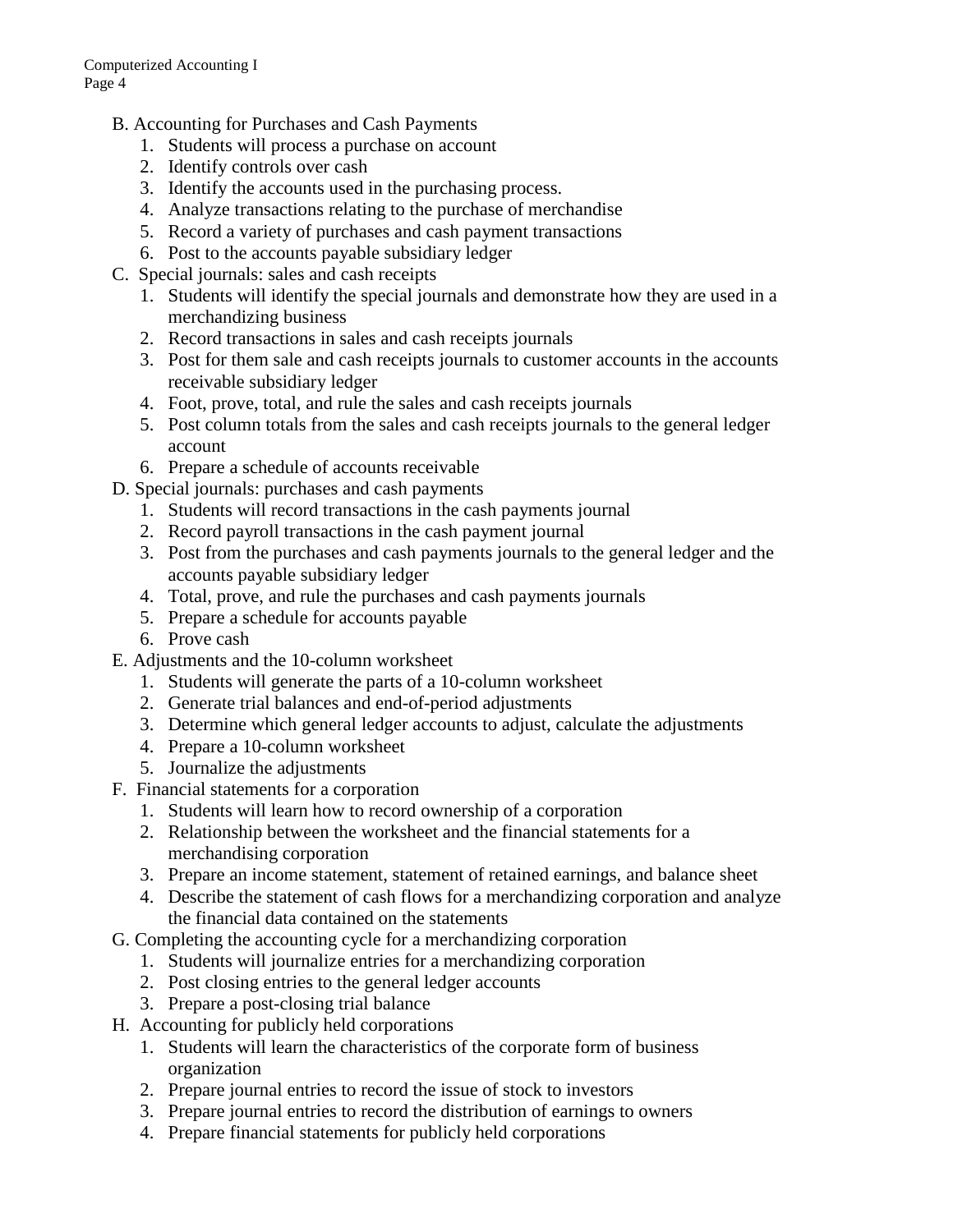Computerized Accounting I

Page 5

- VI. The Accounting cycle for a merchandizing corporation 6
	- A. Cash Funds
		- 1. Students will record the entry to establish a change fund
		- 2. Prove the cash in the cash register drawers each business day
		- 3. Open and replenish a cash fund
		- 4. Journalize opening a petty cash fund
		- 5. Prepare a petty cash requisition to replenish the cash fund
		- 6. Use a petty cash register to record petty cash disbursements
		- 7. Journalize replenishing the petty cash fund
		- 8. Determine whether cash is short or over
		- 9. Record the shortage or overage
	- B. Plant asset and depreciation
		- 1. Students will identify plant assets
		- 2. Explain the need to depreciate plant assets
		- 3. Calculate partial-year depreciation of plant assets
		- 4. Determine the book value of a plant asset
		- 5. Record depreciation of plant assets
		- 6. Prepare depreciation schedules
	- C. Uncollectible accounts receivable
		- 1. Students will explain methods used to write off uncollectible accounts
		- 2. Use the allowance method to record uncollectible accounts
		- 3. Record the collection of an account previously written off
		- 4. Describe two methods to estimate uncollectible accounts expense
	- D. Inventories
		- 1. Students will learn the importance of maintaining accurate inventory records
		- 2. Difference between a periodic and perpetual inventory system
		- 3. Take a physical inventory count and record inventories
		- 4. Determine the cost of merchandise inventory using the specific identification, first-in/first out, last in/first out, and weighted average cost methods
		- 5. Assign a value to merchandise inventory using the lower-of-cost-or-market rule
		- 6. Learn the accounting principles of consistency and conservation
	- E. Notes payable and receivable
		- 1. Students learn why and how businesses use promissory notes
		- 2. Calculate and record notes payable and receivable
		- 3. Difference between interest-bearing and non-interest-bearing notes
		- 4. Journalize transactions involving notes payable

# VII. Additional accounting topics 2

- A. Introduction to partnerships
	- 1. Students learn the characteristics of a partnership
	- 2. Various accounting functions involved with a partnership
	- 3. Account for investments in a partnership
	- 4. Account for partners' withdrawals
	- 5. Allocate profits and losses to the partners by different methods
- B. Financial statements and liquidation of a partnership
	- 1. Students learn to prepare an income statement for a partnership
	- 2. Prepare a statement of changes in partner's equity
	- 3. Prepare the partner's equity section of a balance sheet
	- 4. Account for partnership liquidation loses and gains
	- 5. Prepare the final entry to liquidate a partnership